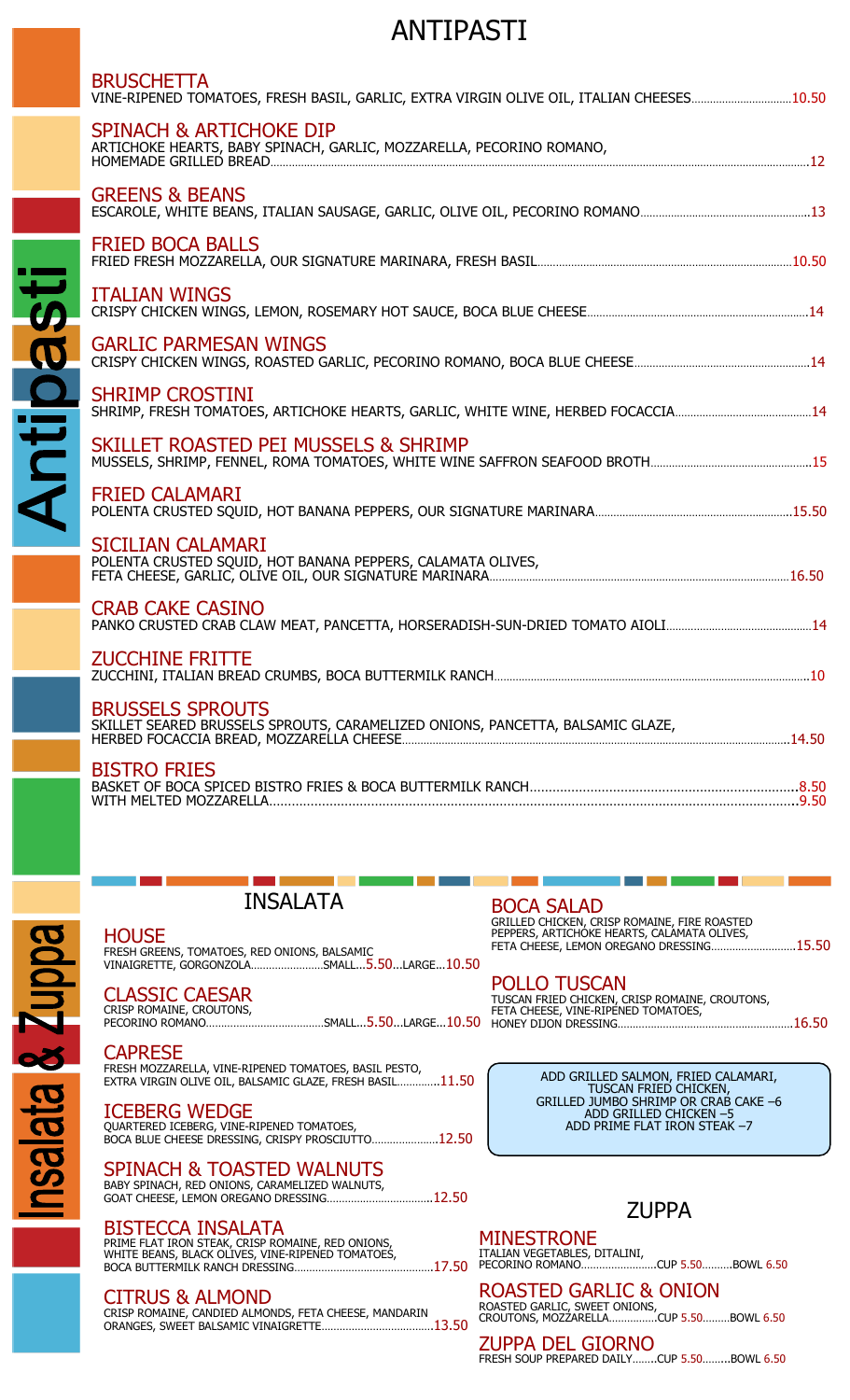# PASTA

# SMALL HOUSE OR SMALL CAESAR AVAILABLE FOR AN ADDITIONAL 5.00

|                         | <b>PASTA MARINARA</b>                                                                                                              |    |
|-------------------------|------------------------------------------------------------------------------------------------------------------------------------|----|
| <b>BJSC</b>             | <b>PAPA JOE'S SPECIAL</b><br>SPAGHETTINI & HOMEMADE MEATBALLS OR ITALIAN SAUSAGE, OUR TRADITIONAL TOMATO SAUCE, PECORINO ROMANO17  |    |
|                         | <b>PENNE BOLOGNESE</b>                                                                                                             |    |
|                         | <b>VEGETABLE LASAGNA</b><br>OUR SIGNATURE MARINARA, BABY SPINACH, BUTTON MUSHROOMS, FIRE ROASTED PEPPERS, RICOTTA, MOZZARELLA 16.5 |    |
|                         | <b>BOLOGNESE LASAGNA</b>                                                                                                           |    |
|                         | EGGPLANT PARMESAN                                                                                                                  |    |
|                         | <b>CHICKEN PARMESAN</b>                                                                                                            |    |
|                         | <b>VEAL PARMESAN</b>                                                                                                               |    |
|                         |                                                                                                                                    |    |
| B                       | <b>FUSSILI AIOLI &amp; OLIO</b>                                                                                                    |    |
| $\overline{\mathbf{S}}$ | <b>SPAGHETTINI ALFREDO</b>                                                                                                         |    |
|                         | <b>PENNE FAGIOLI</b>                                                                                                               |    |
|                         | <b>LINGUINE VERDI</b><br>BABY SPINACH, SUN-DRIED TOMATOES, BLACK OLIVES, ARTICHOKE HEARTS, FETA CHEESE, OUR SIGNATURE MARINARA18.5 |    |
|                         | <b>PENNE VODKA</b>                                                                                                                 |    |
|                         |                                                                                                                                    |    |
|                         | <b>MEZZALUNA RAVIOLI</b>                                                                                                           |    |
|                         | <b>BUTTERNUT SQUASH RAVIOLI</b>                                                                                                    |    |
|                         | <b>CARBONARA</b><br>BLACK PEPPER CRUSTED CHICKEN CUTLETS, BABY SPINACH, SMOKED BACON, EGG, CREAM, BLACK PEPPER,                    | 20 |
|                         |                                                                                                                                    |    |

PENNE ROSA



PENNE GORGONZOLA IMPORTED PROSCIUTTO, BUTTON MUSHROOMS, SWEET PEAS, GORGONZOLA CREAM………………………………………………………………………….18.5

ALL PASTAS ARE AVAILABLE AS LUNCH PORTIONS FOR \$2 LESS FROM 11am-3pm GLUTEN FREE PASTA AVAILABLE FOR AN ADDITIONAL \$2 FEEL FREE TO SUBSTITUTE YOUR FAVORITE PASTA STYLE-LINGUINE, SPAGHETTINI, PENNE, FUSSILI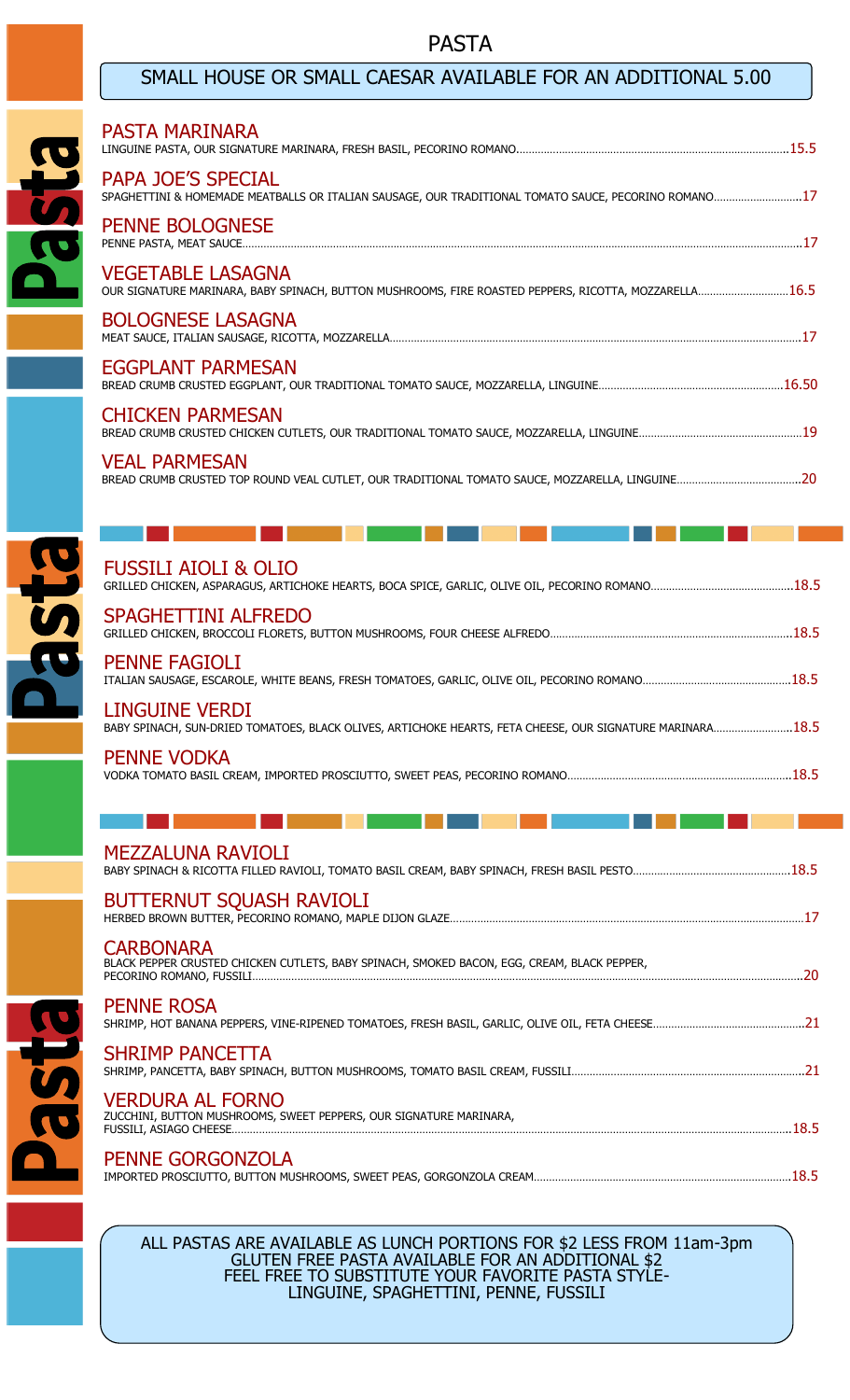# PANINIS & WRAPS

# WITH BISTRO FRIES 15.00

ALL PANINIS SERVED ON HERBED FOCACCIA BREAD

POLLO GRILLED CHICKEN, FIRE ROASTED PEPPERS, ASIAGO, PESTO MAYONNAISE

SMOKED TURKEY CAPRESE SLICED TURKEY BREAST, FRESH MOZZARELLA, VINE-RIPENED TOMATOES, FRESH BASIL PESTO

SHAVED PRIME RIB SHAVED PRIME RIB, FIRE ROASTED PEPPERS, CARAMELIZED ONIONS, MOZZARELLA, HORSERADISH MAYONNAISE

ITALIAN B.L.T SMOKED BACON, CRISP ROMAINE, VINE-RIPENED TOMATOES, FRESH MOZZARELLA, PESTO MAYONNAISE

ZUCCHINI WRAP BREADED ZUCCHINI, RED ONIONS, FIELD GREENS, FETA CHEESE, SUN-DRIED TOMATO AIOLI

CHICKEN CAESAR WRAP GRILLED CHICKEN, CRISP ROMAINE, FRESH TOMATOES, PECORINO ROMANO, CAESAR DRESSING

CHICKEN WALNUT WRAP GRILLED CHICKEN, BABY SPINACH, FIRE ROASTED PEPPERS, FETA CHEESE, CARAMELIZED WALNUTS, RED ONIONS, MAPLE DIJON GLAZE

**BOCA BURGER** KOBE BEEF, APPLEWOOD SMOKED BACON, VINE-RIPENED TOMATOES, LETTUCE, ROSEMARY, FRESH MOZZARELLA, BOCA BURGER SAUCE, HOMEMADE TOASTED BUN... ADD A FRIED EGG…...2

SUBSTITUTE A CUP OF SOUP, SMALL HOUSE SALAD OR SMALL CAESAR SALAD FOR FRIES 3

# SIGNATURE THIN CRUST BRICK OVEN PIZZA 16.5

MARGHERITA FRESH MOZZARELLA, TOMATO SAUCE, FRESH BASIL

PEPPERONI PEPPERONI, MOZZARELLA, TOMATO SAUCE

QUATTRO FORMAGGIO GARLIC & OLIVE OIL, SEASONED RICOTTA, FRESH MOZZARELLA, ASIAGO, PECORINO ROMANO

SICILIAN GARLIC & OLIVE OIL, BABY SPINACH, FIRE ROASTED PEPPERS, HOT BANANA PEPPERS, CALAMATA OLIVES, SEASONED RICOTTA, MOZZARELLA

SPINACH GARLIC & OLIVE OIL, BABY SPINACH, ARTICHOKE HEARTS, ASIAGO, MOZZARELLA

RED TOMATO GARLIC & OLIVE OIL, VINE-RIPENED TOMATOES, FRESH MOZZARELLA, FRESH BASIL

SALSICCIA BROCCOLI GARLIC & OLIVE OIL, ITALIAN SAUSAGE, BROCCOLI FLORETS, ASIAGO, MOZZARELLA

POLLO PESTO FRESH BASIL PESTO, GRILLED CHICKEN, VINE-RIPENED TOMATOES, FRESH MOZZARELLA

GORGONZOLA GARLIC & OLIVE OIL, PEARS, PROSCIUTTO, GORGONZOLA, MOZZARELLA

## PIZZA & PASTA EXTRAS

ADD 2– BABY SPINACH, BROCCOLI FLORETS, SUN-DRIED TOMATOES, PINE NUTS, FENNEL, RED ONIONS, CARAMELIZED ONIONS, SWEET PEAS, BELL PEPPERS, ZUCCHINI, ARTICHOKE HEARTS, FIRE ROASTED PEPPERS, BUTTON MUSHROOMS, HOT PEPPERS, ASPARAGUS, BREADED EGGPLANT, FRESH BASIL PESTO, SLICED VINE-RIPENED TOMATOES, CALAMATA OLIVES, BLACK OLIVES, SEASONED RICOTTA, FETA, GORGONZOLA, GOAT CHEESE, FRESH MOZZARELLA, FRIED EGG, PEPPERONI, ANCHOVIES<br><u>ADD 5– GRILLED CHICKEN, IMPORTED PROSCIUTTO, ITALIAN SAUSAGE, MEATBALLS, TRUFFLE OIL</u> ADD 6– SHRIMP, CRAB CAKE, SALMON, CALAMARI, TUSCAN FRIED CHICKEN <u>ADD 7- PRIME FLAT IRON STEAK</u>